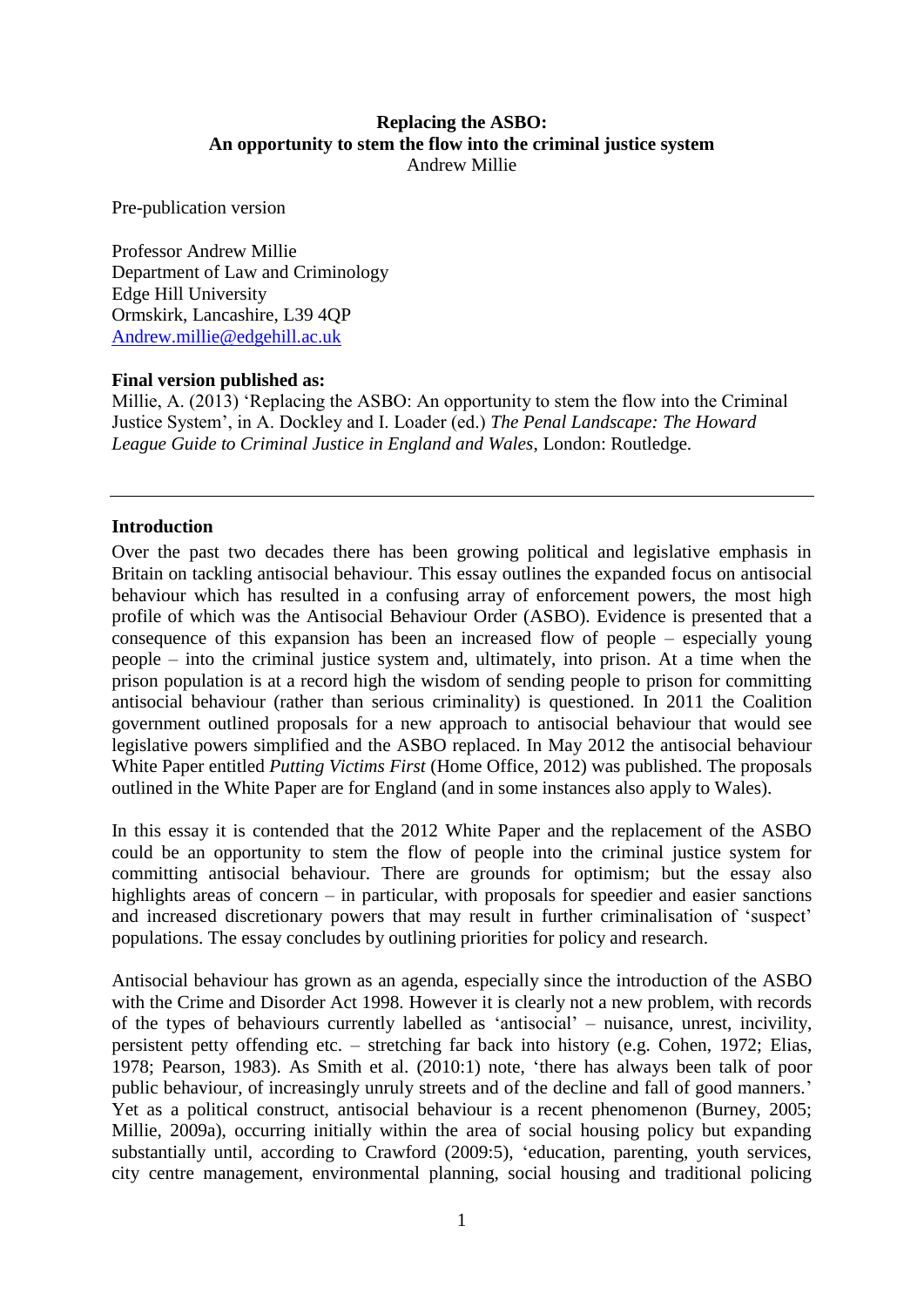increasingly [could all] be said to be governed through a preoccupation with "antisocial behaviour".' This expansion was tracked by Waiton:

…in the 1980s a couple of articles a year were printed in the UK discussing antisocial behaviour, whereas in January 2004 alone, there were over 1000 such articles. Not even the most pessimistic social critic would suggest a parallel increase in problem behaviour.

#### Waiton (2005:23)

Indeed, by the mid-2000s Britain was described as an 'ASBO Nation' (Millie, 2008; Squires, 2008).

The origins of antisocial behaviour as a legislative and policy focus lie with the Public Order Act 1986 introduced by the then Conservative government. The label antisocial behaviour was not used in this instance; however the Act talked of words or behaviour likely to cause 'harassment, alarm or distress.' The first time the term 'antisocial behaviour' appeared in legislation was in the Housing Act 1996 (again, brought in by the Conservative government of the time) where it was equated with 'nuisance or annoyance.' For New Labour's Crime and Disorder Act 1998, antisocial behaviour had become defined as 'harassment, alarm or distress':

…that the person has acted…in a manner that caused or was likely to cause harassment, alarm or distress to one or more persons not of the same household as himself.

(Crime and Disorder Act, 1998, section 1(a))

The term 'harassment' had only recently been covered by criminal legislation under the Protection from Harassment Act 1997, yet was seen as a constituent element of antisocial behaviour. The Crime and Disorder Act definition formed the legal basis for ASBO applications despite being both broad and vague. The vagueness was seen by some as an advantage. For instance, according to influential New Labour government advisor Louise Casey<sup>1</sup> (2005), 'the legal definition of antisocial behaviour is wide. And rightly so.' That said, this lack of clarity has also been criticised widely (Ashworth et al., 1998; Ramsey, 2004; Macdonald, 2006; Millie, 2009a), as what causes one person harassment, alarm or distress might be different for someone else, and what is considered to be antisocial may change depending on context. For the legal definition of antisocial behaviour the phrase 'likely to cause' emphasises the subjectivity of the behaviour in question. Various influences on perceptions of antisocial behaviour have been suggested, including: direct or personal experience (Mackenzie et al., 2010); media influence (Wisniewska et al., 2006); location (Millie, 2007); experiences and/or perceptions of harm (von Hirsch and Simester, 2006); expectations for the look and feel of public spaces (Millie, 2008) and moral beliefs concerning civility and respect (Millie, 2009b).

Behaviours commonly regarded as antisocial have been divided into three overlapping types (Millie et al., 2005:9); these being 'interpersonal or malicious' (such as threats to neighbours or hoax calls), 'environmental' (such as graffiti, noise nuisance or fly-tipping) and 'restricting

<sup>&</sup>lt;sup>1</sup> Casey went on to head New Labour's antisocial behaviour-centred Respect Task Force (Millie, 2009b).

Although New Labour left office in 2010, Casey's influence continues, initially employed by the Coalition as 'victim's tsar', but more recently in 2011 to head the government response to the August 2011 riots and looting in a somewhat stigmatising Troubled Families Programme (see Casey, 2012).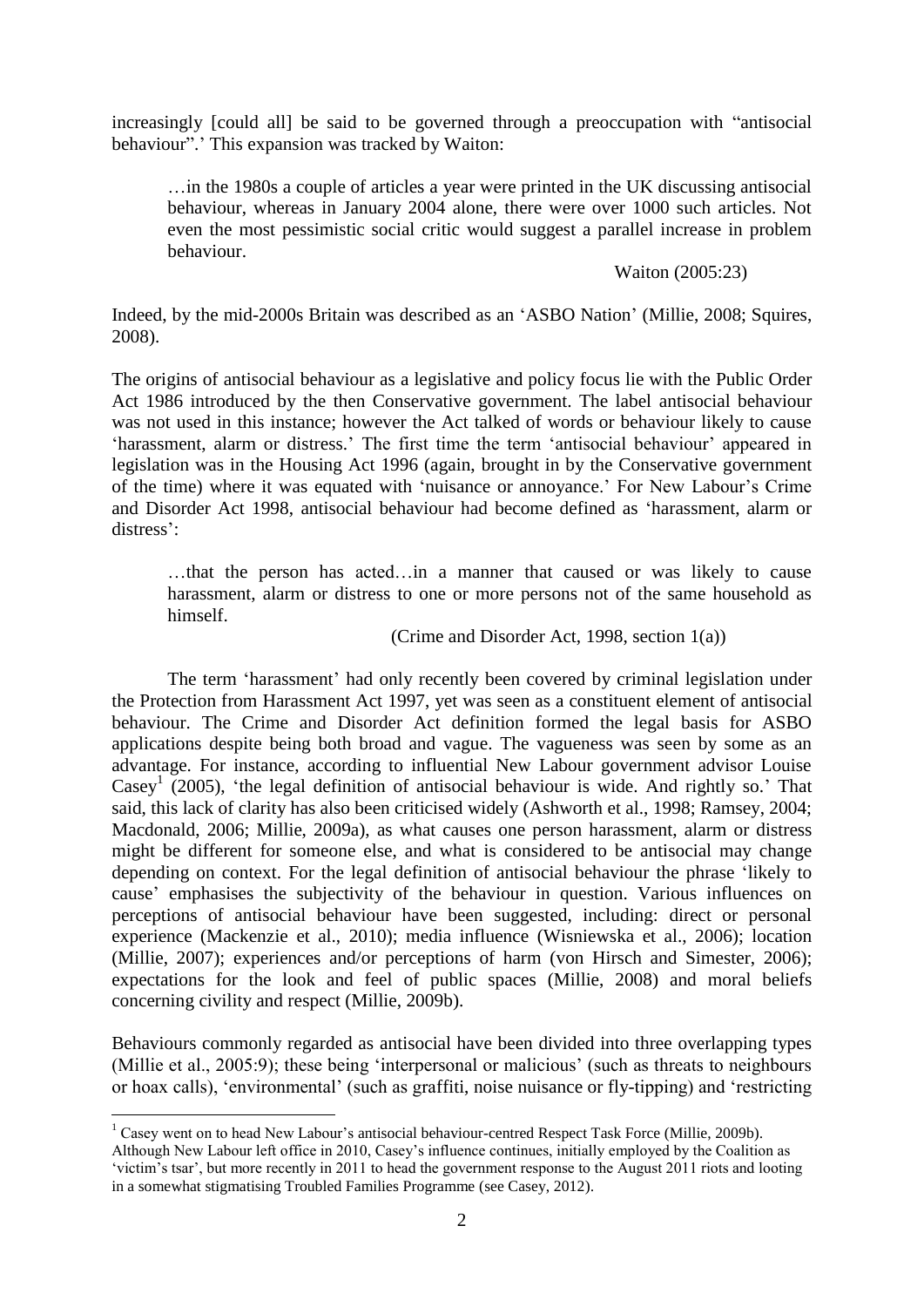access to public spaces' (such as intimidation by groups of young people on the street, aggressive begging, street drinking and open drug use). The same categories are adopted in the current White Paper (Home Office, 2012:14), simplified as: personal threat antisocial behaviour, environmental antisocial behaviour and public nuisance antisocial behaviour. They are behaviours on the boundaries of criminality including some obvious crimes (e.g. drug use) and some less clearly criminal behaviours, perceived as antisocial (e.g. being intimidated by groups of youths). What seems to make these behaviours antisocial is their repetition and cumulative impact (Campbell, 2002; Millie et al., 2005; Bottoms, 2006).

### **New Labour legislation and policy history**

The New Labour government introduced a wide range of measures designed to tackle antisocial behaviour. The measures included what the 2012 White Paper (Home Office, 2012:23) has called an 'alphabet soup' of legislative powers, including ASBOs; DOs (Dispersal Orders); POs (Parenting Orders); ASBIs (Antisocial Behaviour Injunctions); DPPOs (Designated Public Place Orders); FPNs (Fixed Penalty Notices); PNDs (Penalty Notices for Disorder) and NANs (Noise Abatement Notices) etc. New Labour actively promoted the use of these powers through centrally coordinated campaigns and taskforces including: the Together campaign (2002–6); Respect Taskforce (2006–7); Youth Taskforce (2007–9); and the Tackling not Tolerating campaign (2009–10). The initial focus for New Labour policy was to promote use of the various enforcement tools. As Tony Blair (2003) put it: 'We've given you the powers, and it's time to use them.' It was the language of action, of getting things done (Millie et al., 2005).

For Blair (2003) antisocial behaviour was 'for many the number one item of concern right on their doorstep.' Yet there is evidence that the problem was overestimated (Millie, 2007). While antisocial behaviour could certainly be a major concern for some and was apparent in many deprived and/or inner city neighbourhoods, for the rest of the country it was less of an issue. According to the British Crime Survey<sup>2</sup> only a minority saw antisocial behaviour as a major problem where they lived. When asked about seven different measures for antisocial behaviour, in 2001–2 only 18.7 per cent perceived them to be a 'fairly big' or 'very big' problem in their area. In 2002–3 this was up to 20.7 per cent, but by 2010–11 had fallen to 13.7 per cent (Innes, 2011). Clearly, for the majority, antisocial behaviour was not the major concern we had been told. Furthermore, New Labour's focus on enforcing standards of behaviour through legislation may have missed the public mood. In a national survey of public opinion on antisocial behaviour respondents were asked:

If there was more money to spend in your local area on tackling antisocial behaviour, should this be spent on tough action against perpetrators, or preventive action to deal with the causes?

(Millie et al., 2005:13).

Only a fifth opted for 'tough action' whereas two-thirds chose prevention (and 11 per cent said both prevention and tough action). The conclusion of this research was that there needed to be a more balanced approach to tackling antisocial behaviour and that enforcement should only be part of any solution.

Since the initial push for enforcement there has been increasing awareness among many local practitioners that a balanced approach is preferable (Hodgkinson and Tilley, 2007; Clarke et

 $2^2$  The BCS has since been more accurately renamed as the Crime Survey for England and Wales (CSEW).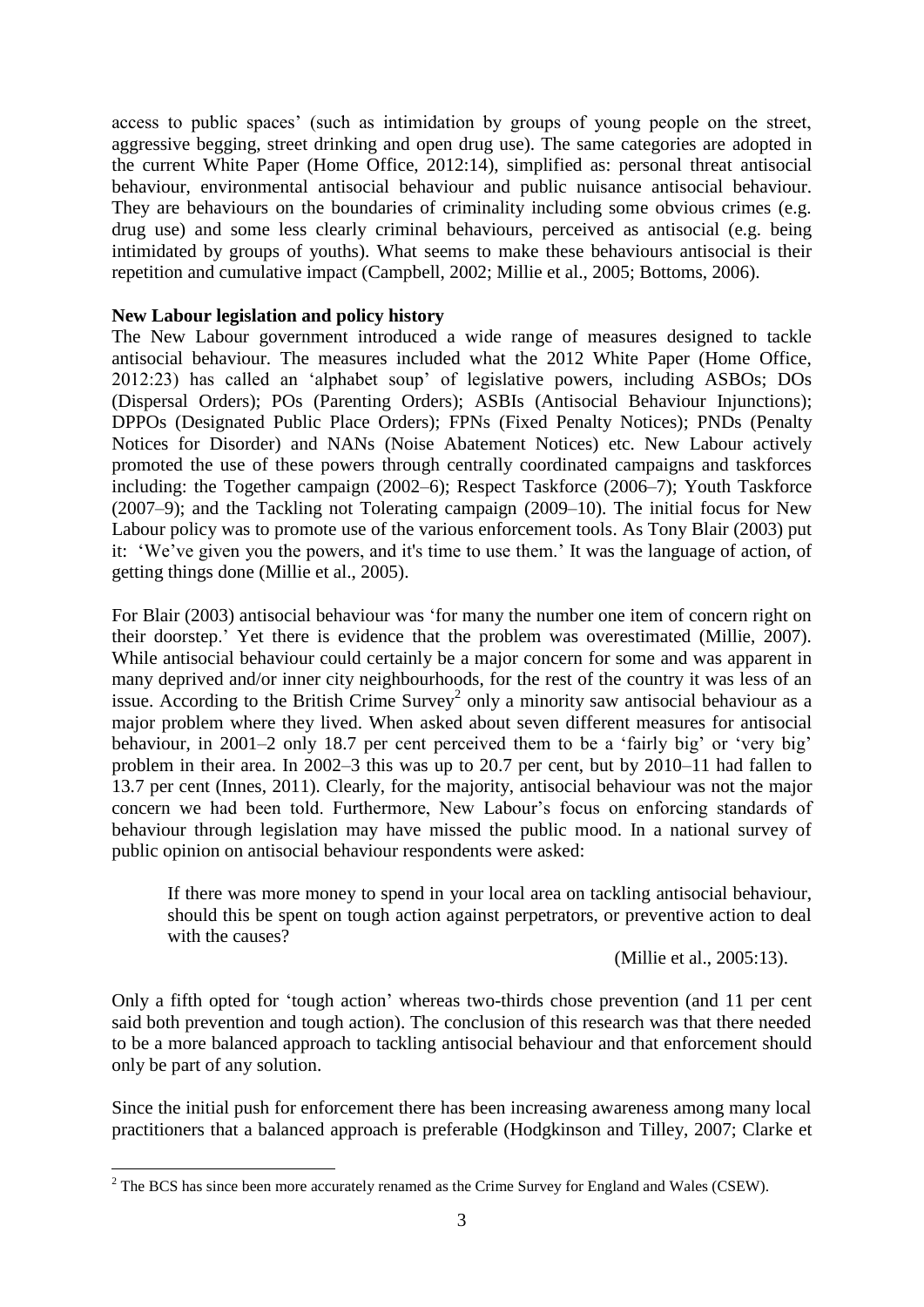al., 2011; Hoffman and Macdonald, 2011). Often a tiered approach is adopted, with the ASBO regarded as a last resort (Millie, 2009a; Hoffman and Macdonald, 2011; Home Office, 2011a; Crawford et al., 2012). Central government was also shifting in its view that enforcement was the best way to deal with antisocial behaviour. For New Labour, Ed Balls stated:

It's a failure every time a young person gets an ASBO. It's necessary – but it's not right … I want to live in the kind of society that puts ASBOs behind us.

(cited in Blackman, 2007)

Yet, with this softer rhetoric came parallel talk of getting tough with perpetrators. Soon after Ed Balls' statement, the New Labour government was again declaring it would get tough:

We are ... sending a clear message that the behaviour of the minority will not be tolerated at the expense of the majority. All young people should play by the rules and will be dealt with appropriately when they do not.

(HM Government, 2008:17)

When the current Coalition government took office in 2010 it was clear that a new approach to antisocial behaviour was to be adopted (Millie, 2011). The Home Secretary Theresa May (2010) declared that 'it's time to move beyond the ASBO'; and in the White Paper the need for a balanced approach was acknowledged:

Practitioners have told us what works in tackling antisocial behaviour… they know that a balanced response, incorporating elements of both enforcement and prevention is essential…especially for the most persistent perpetrators.

(Home Office, 2012:23)

Yet, emphasis was also on speedier justice and what the Home Secretary had earlier called '[s]impler sanctions, which are easier to obtain and to enforce' (May, 2010). There would also be increased police discretion.

Fitting in with broader 'big society' and 'localism' agendas (e.g. Newlove, 2011), the Coalition promised greater 'bottom-up' influence on policy, with local communities having greater say. For Theresa May (2010), 'as with so much [New Labour] did, their top-down, bureaucratic, gimmick-laden approach just got in the way of the police, other professionals and the people themselves from taking action.' In February 2011 the Coalition presented their plans for consultation, followed by the White Paper in May 2012.

### **The ASBO**

<u>.</u>

At the time of writing, in England and Wales an ASBO can be granted for anyone aged ten or above. 3 The ASBO acts as a two-step prohibition: in the first instance it is a civil order, yet breach of the order is a criminal offence (Simester and von Hirsch, 2006). Following House of Lords' ruling<sup>4</sup>, a criminal standard of proof is required despite the ASBO being a civil order (Macdonald, 2003). That said, hearsay evidence is also admissible. The mixing of civil and criminal law was controversial from the start, with, for example, Gardner et al. (1998) calling it 'hybrid law from hell.' The ASBO was introduced as civil law as the New Labour

<sup>&</sup>lt;sup>3</sup> In Scotland it is anyone aged 12 or above.

<sup>&</sup>lt;sup>4</sup> Clingham and McCann [2002] UKHL 39.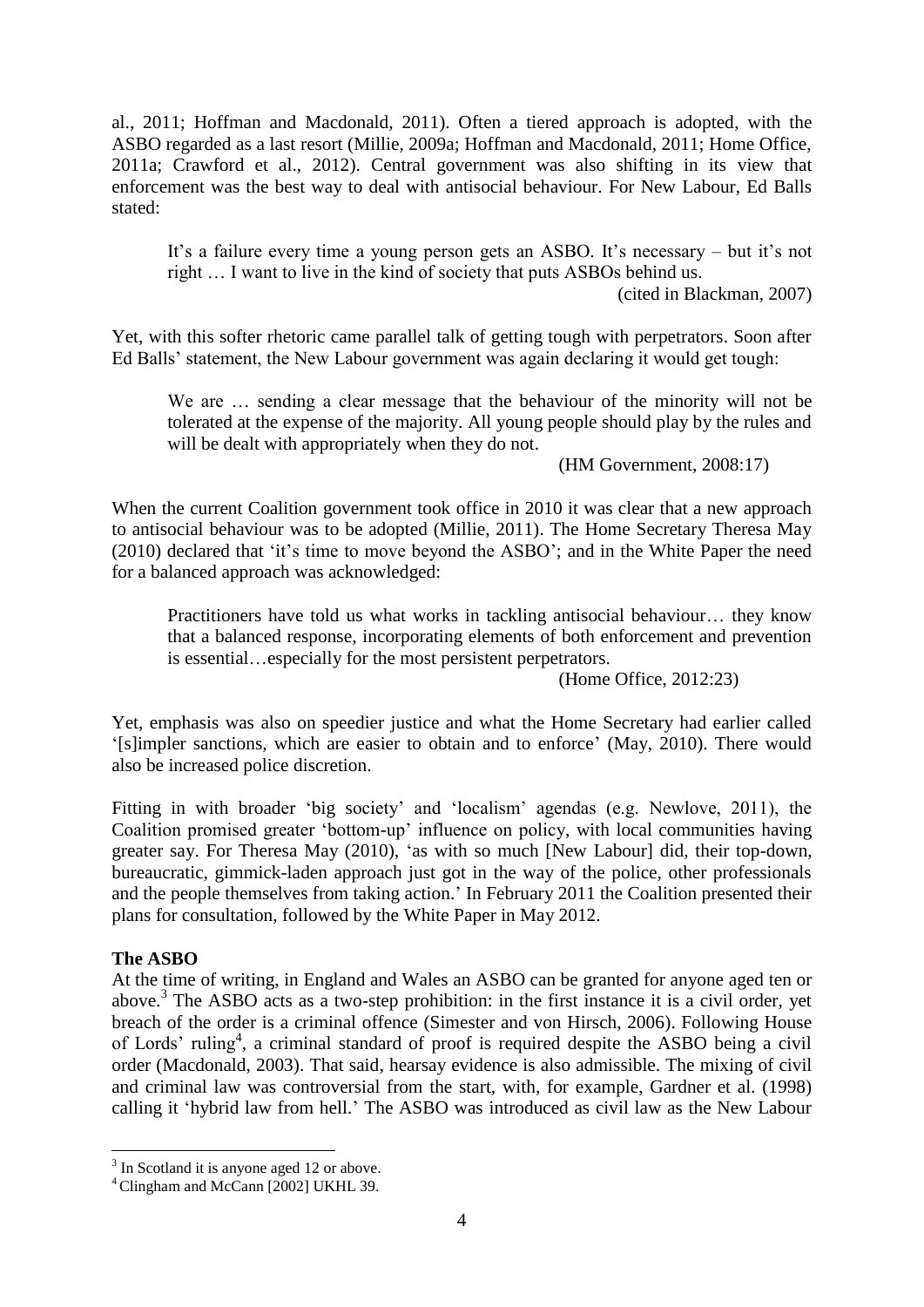government saw the criminal justice system as slow and ineffective (Millie, 2009a). It was assumed the complexities of the system could be bypassed, leading to speedier justice. A major concern was that by making breach a criminal offence the universality of criminal law was ignored.

Despite being in response to behaviour deemed to be antisocial, the ASBO was designed to prevent future antisocial behaviour (rather than to punish the past). In order to prevent behaviour, powerful restrictions on liberty are given in the form of various geographical, temporal, non-association, and other behavioural conditions on each order issued. For instance, an ASBO recipient may be restricted on what streets can be visited and at what times. There may be restrictions on whom the recipient may associate with, or maybe on using certain forms of public transport if this is relevant to patterns of antisocial behaviour. The result is that using public transport, visiting certain streets or being out after a certain hour becomes criminalised for that individual when for the rest of society it is entirely legal activity. According to the European Commissioner for Human Rights (Gil-Robles, 2005), 'such orders look rather like personalised penal codes, where non-criminal behaviour becomes criminal for individuals who have incurred the wrath of the community.' The significance of these 'personalised penal codes' is that the punishment for breach is such that adults can receive up to five years in prison, and those under 18 can be given a Detention and Training Order of up to two years. The high maximum tariff has attracted criticism for being disproportionate to the original behaviour (Ashworth, 2005; Hewitt, 2007). Someone on an ASBO can be imprisoned for behaviour that is legal for everyone else.

Following the Police Reform Act 2002 and the Serious Organised Crime and Police Act 2005, the scope of the ASBO was expanded with the introduction of interim-ASBOs that acted as a stop-gap measure put in place prior to a full hearing, and ASBOs granted postcriminal conviction in order to prevent future criminal behaviour (also known as Criminal ASBOs or CrASBOs). In effect, three main forms of ASBO were created:

- interim ASBOs
- standalone ASBOs (also known as ASBOs on application)
- post-conviction ASBOs, or CrASBOs (there are also interim CrASBOs).

The ASBO system is supposed to include support for the perpetrator, especially if they are a young person. Following the Criminal Justice Act 2003, courts are obliged to grant an Individual Support Order (ISO) alongside an ASBO for young people aged between 10 and 17 years providing certain conditions are met. Yet since 2004, only 11 per cent of ASBOs granted to those aged 10–17 have had an ISO attached (Home Office, 2011b).

# **The ASBO and imprisonment**

As noted in the introduction, the extent that ASBOs have led to imprisonment is considerable (Home Office, 2011b). Evidence of this is given in Table 4.1 which shows that between 2000 and 2009, 59 per cent of adults who breached their ASBO were given custody. This represented over 4,000 people entering an already overcrowded prison system. In terms of young people on ASBOs, according to the Sentencing Guidelines Council (2009:10), 'in most cases of breach by a young offender convicted after a trial, the appropriate sentence will be a community sentence.' However, while 46 percent of 10–17 year-olds received a community sentence as their maximum penalty, 40 percent received custody for breach of their ASBO. This amounted to over 1,300 young people entering custody. The average sentence length for juveniles given custody was 6.3 months and 4.9 months for adults.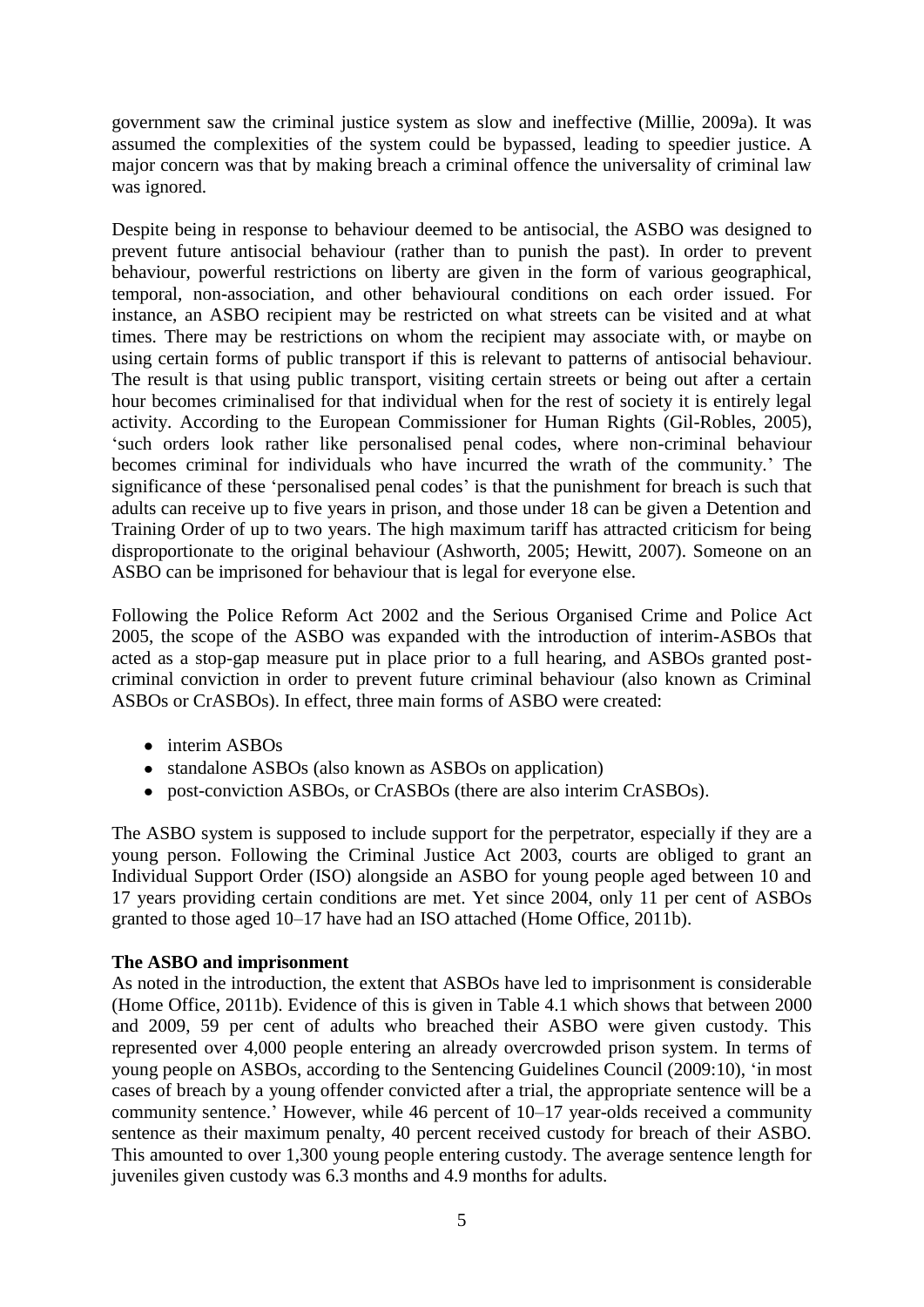| Age at<br>appearance in<br>court |              | By severest type of sentence received during period |          |                       |             |             | <b>Total ASBOs</b> |
|----------------------------------|--------------|-----------------------------------------------------|----------|-----------------------|-------------|-------------|--------------------|
|                                  |              | Discharge                                           | Fine     | Community<br>sentence | Custody     | Other**     | breached           |
| $10-17$                          | $N=$<br>$\%$ | 83<br>3                                             | 158<br>5 | 1,505<br>46           | 1,332<br>40 | 220<br>7    | 3,298              |
| $18+$                            | $N=$<br>$\%$ | 114<br>2                                            | 558<br>8 | 1,215<br>17           | 4,187<br>59 | 1,008<br>14 | 7,082              |
| All<br>ages                      | $N=$         | 197                                                 | 716      | 2,720                 | 5,519       | 1,228       | 10,380             |
|                                  | $\%$         | 2                                                   | 7        | 26                    | 53          | 12          |                    |

**Table 4.1 ASBOs proven at court to have been breached by type of sentence received and age, 1 June 2000\* to 31 December 2009**

Source: Home Office (2011b) Anti-Social Behaviour Order Statistics - England and Wales 2009, Table 12 Note: Figures for England and Wales - excludes data for Cardiff magistrates' court for April, July, and August 2008

\*104 ASBOs were issued prior to June 2000 - however, full details of these were not recorded

\*\* 'Other' includes: one day in police cells, Disqualification Order, Restraining Order, Confiscation Order, Travel Restriction Order, Disqualification from Driving, and Recommendation for deportation and other miscellaneous disposals

It is possible that some of these breaches were for criminal activity that would ordinarily receive a custodial sentence, especially following the introduction of post-conviction ASBOs or CrASBOs. In 2002 just one CrASBO was issued; however from 2003 to 2009, on average 62 per cent of ASBOs issued were CrASBOs. From 2002 to 2009 there were over 900 standalone ASBOs per year and 1,600 CrASBOs per year (Home Office, 2011b). From the available data it is not known which form of ASBO is more likely to be breached, and what the breach is for. 5 That said, a survey of Youth Offending Teams by Brogan and PA Consulting (2005) provides some limited information on reason for breach. According to this survey, for young people on ASBOs, 'in terms of the named reasons, the principle restrictions breached [were] non-association and the geographic restrictions' (Brogan and PA Consulting, 2005:26). What the available evidence shows is that many ASBOs were being breached and a large proportion of these breaches resulted in custodial sentences. Furthermore, many breaches were for behaviours that would otherwise be non-criminal (such as breaking nonassociation and geographic restrictions).

# **Criminalising the comparatively trivial and trivialising the seriously criminal**

The imprisonment of people for behaviour that is legal for the rest of society leads to some confusion over seriousness of offences. Furthermore, the use of ASBOs and CrASBOs to cover a range of behaviours from the upsetting (but not criminal) through to the seriously criminal has stretched the term 'antisocial behaviour'. At its extremes 'antisocial behaviour' has been used to describe littering through to serious harassment and violence. In effect, the term criminalises the comparatively trivial yet also trivialises the serious criminal (Millie, 2009a).

 $<sup>5</sup>$  Breach could be for breaking ASBO conditions and/or committing a criminal offence.</sup>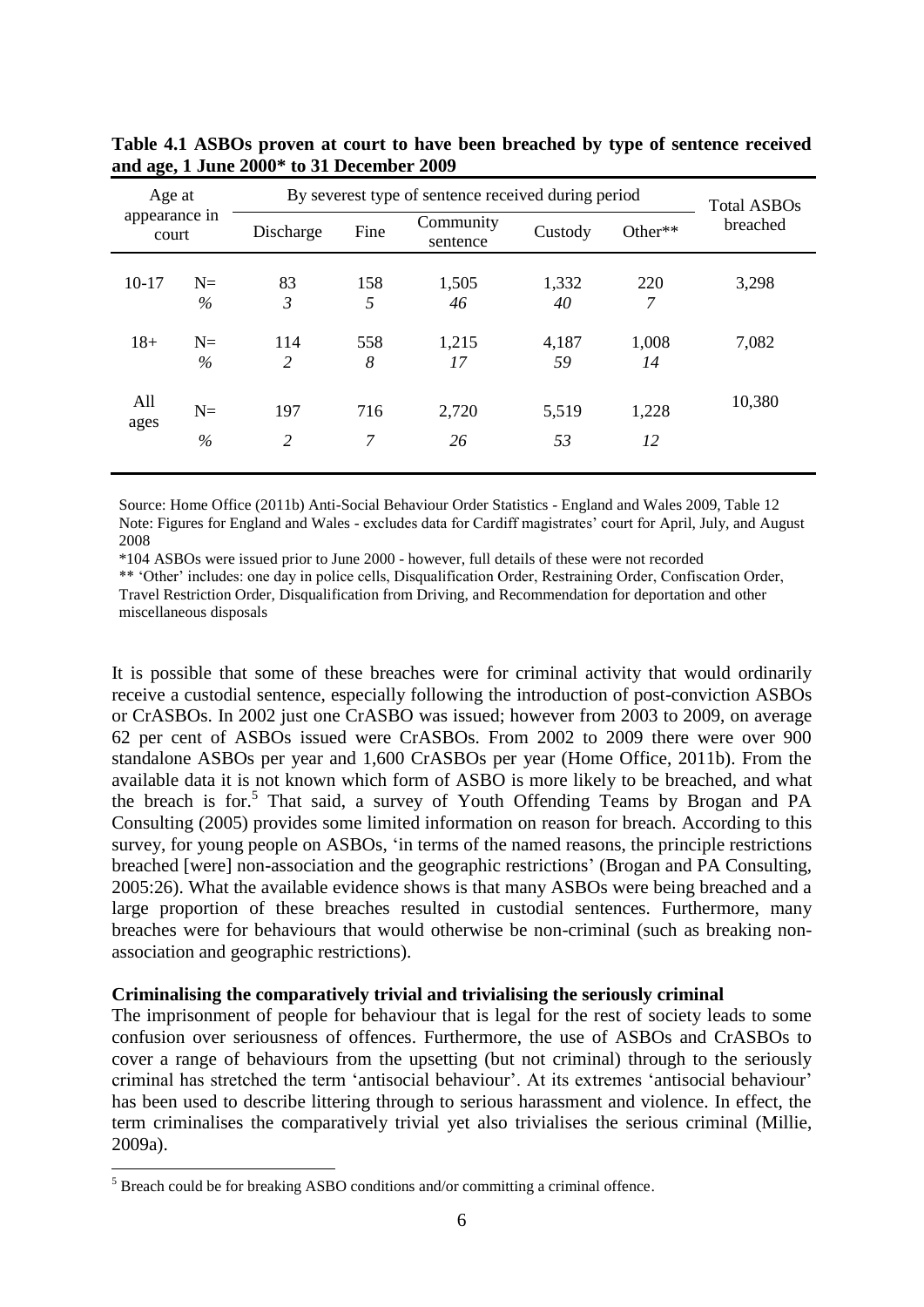In media and political discourse two cases are frequently cited as examples of how serious a problem antisocial behaviour is; yet both are examples of serious harassment and criminality and perhaps ought not be seen as merely 'antisocial' behaviour. These are the cases of Garry Newlove and Fiona Pilkington. In 2007 Newlove was murdered after he confronted a group of young people who had been vandalising his car. The vandalism was the type of behaviour often regarded as antisocial behaviour, although also criminal damage. The subsequent murder was clearly something more serious. In the case of Fiona Pilkington, she and her family had been repeated targets for harassment and intimidation, with 33 related calls to local police from 1997 to 2007 – with calls coming from Fiona Pilkington, her mother and from other local residents (IPCC, 2009:23). The police classed most of these incidents as antisocial behaviour or assault. Many were targeted at Pilkington's disabled daughter. According to a typical police incident log for 24 June 2004:

The police received a call from Fiona Pilkington who reported an ongoing problem with local youths ... who were currently outside her house and were taunting her 15 year old disabled daughter. Fiona Pilkington informed the call taker she had asked the youths to move on but was verbally abused, one youth was carrying a house brick and she was unsure of the youth's intentions.

(IPCC, 2009:41–42)

In 2007 Fiona Pilkington killed herself and her disabled daughter. The harassment that led to this incident was reported as antisocial behaviour (e.g. *Daily Mirror*, 2009) and soon after the inquest the then Home Secretary for New Labour, Alan Johnson, stated:

Fiona Pilkington and her daughter weren't rescued and despair led to the terrible events we've been hearing about. It's an exceptional case but it's one that should never have happened…this case tragically exposes the insufficient response to public anxiety that still exists in some parts of the country and we need to guarantee consistent standards for dealing with antisocial behaviour everywhere.

(Johnson, 2009)

Rather than describing such cases as antisocial behaviour, they ought to be seen as the serious criminality that they are  $-$  in the Pilkington case, criminal harassment.<sup>6</sup> Furthermore this is the kind of case that ought to be flagged as 'disability hate crime' (IPCC, 2009). According to the Crown Prosecution Service (2007:7) disability hate crime is defined as '…any incident, which is perceived to be based upon prejudice towards or hatred of the victim because of their disability or so perceived by the victim or any other person.'

Politicians still link these cases to antisocial behaviour. For example, the Coalition Home Secretary Theresa May has cited both the Newlove and Pilkington cases to demonstrate that antisocial behaviour can have serious consequences:

Antisocial behaviour ruins neighbourhoods and can escalate into serious criminality, destroying good people's lives. People like…Garry Newlove, who was attacked and brutally murdered after having the courage to confront a group of drunken vandals. People like Fiona Pilkington, who was terrorised and tormented by a gang of youths

<sup>&</sup>lt;sup>6</sup> The 1997 Protection from Harassment Act has already been mentioned.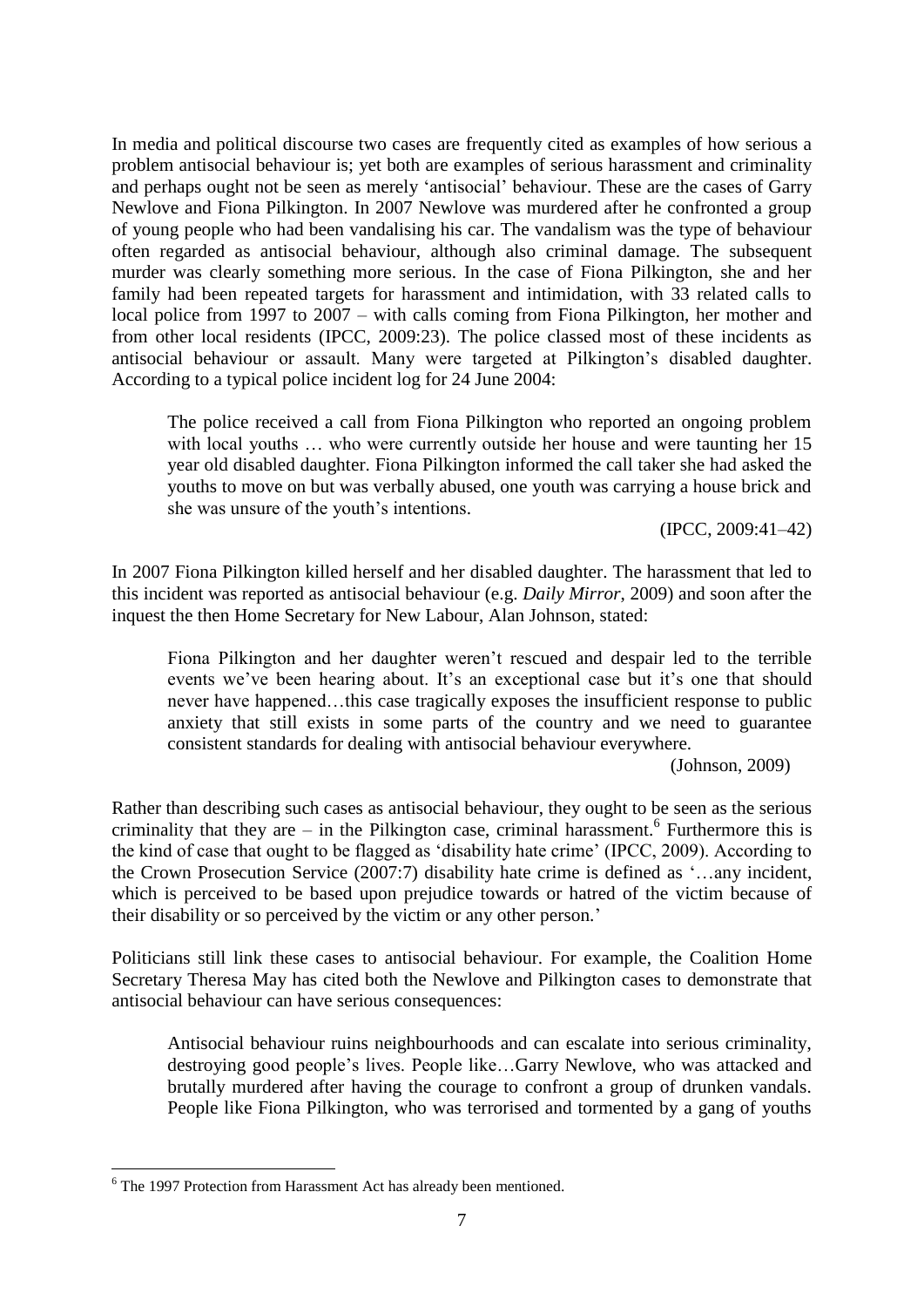for many years, crying out for help on no fewer than 33 occasions before, finally, she could take no more.

Theresa May (2010)

Fortunately these cases are uncommon. The danger is that, by linking such cases to antisocial behaviour – by saying they are examples of antisocial behaviour (Alan Johnson) or that antisocial behaviour leads to more serious crime (Theresa May) – it trivialises serious crime. Conversely, the response to more frequent but less serious cases of antisocial behaviour may become ever more punitive.

# **Coalition plans for antisocial behaviour**

In the forward to the Coalition's White Paper on antisocial behaviour, Theresa May claims 'the current powers do not work as well as they should' (Home Office, 2012:3). The question is whether the proposed changes are any better. There are a number of proposals in the White Paper. Following antisocial behaviour call-handling trials (Home Office and ACPO, 2012) one priority is better call handling to identify vulnerable and repeat victims in an attempt to address issues raised by the Pilkington case. 7 The White Paper also proposes use of 'Community Harm Statements' in court and the introduction of a 'Community Trigger' for intervention, giving 'victims and communities the right to require action' (Home Office, 2012:7). Action will be guaranteed if there have been:

- three or more complaints from one individual about the same problem, where no action has been taken; or
- five individuals complaining about the same problem where no action has been taken by relevant agencies (Home Office, 2012:19).

The proposal fits in with the Coalition's emphases on the 'big society' and localism and is also a clear response to the Pilkington case. In the case of vulnerable victims, 'the trigger can be initiated by a third party' (2012:19) such as a carer or relative. Further emphasising the Coalition's focus on local solutions, the White Paper promises use of restorative approaches in new 'Neighbourhood Justice Panels' involving community representatives<sup>8</sup> in cases where a criminal sanction is not required. The aim of the panel is to agree an outcome, including reparation to the victim (2012:22). Other proposals include tackling underlying issues of antisocial behaviour, improved measurement of antisocial behaviour, increased police discretion and speedier evictions for antisocial tenants. The highest profile proposals are the demise of the ASBO and simplification of enforcement options.

In 2011 the Coalition promised a 'radical streamlining' of antisocial behaviour powers (Home Office, 2011a:5). According to the 2012 White Paper, this simplification will result in replacing 19 enforcement measures with six. The headline is the demise of the ASBO (and associated CrASBO). The standalone ASBO will be replaced by a 'Crime Prevention Injunction' (CPI) whereas the CrASBO will become a 'Criminal Behaviour Order' (CBO). There are elements of political rebranding (Millie, 2011), in that the ASBO was New Labour's baby and therefore anything that was not an ASBO was required. However just a glance at New Labour's 'alphabet soup' of measures hints that simplification may be a good thing. The full list of changes is outlined in Table 4.2.

<u>.</u>

 $<sup>7</sup>$  Multi-agency Risk Assessment Conferences (MAROCs) are also proposed to improve inter-agency working.</sup>

<sup>&</sup>lt;sup>8</sup> It is not clear who will sit on these panels and who the 'community representatives' will be.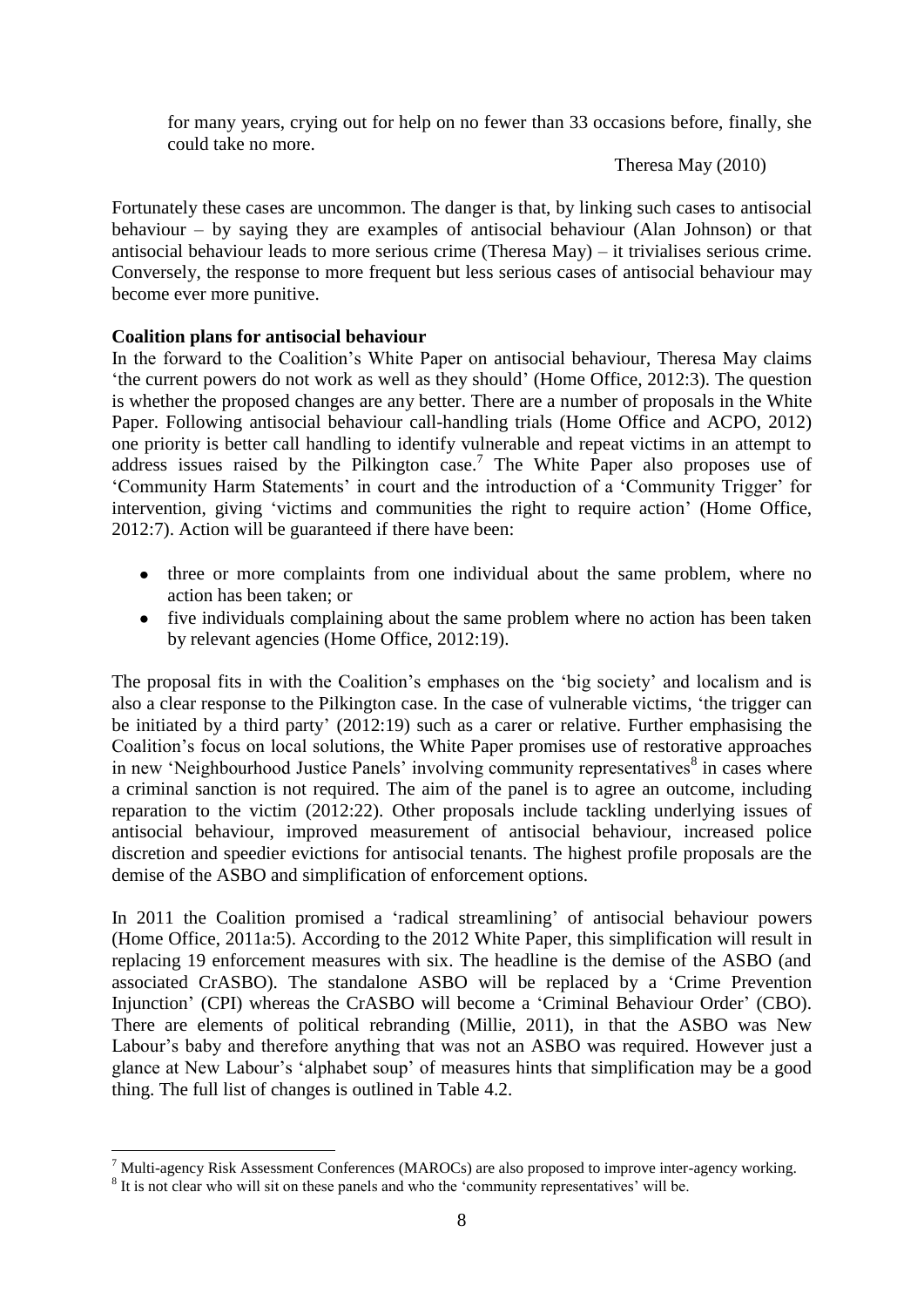### **Table 4.2 Proposed Coalition government changes to ASB enforcement**



Source: Home Office (2012: 46-47)

1

### **Replacing the ASBO with a Crime Prevention Injunction (CPI)**

The replacement for the standalone ASBO is the proposed 'Crime Prevention Injunction' (CPI). The CPI also replaces the Antisocial Behaviour Injunction (ASBI). 9 Similar to the ASBI, the test for antisocial behaviour will be whether 'the person has engaged in conduct

<sup>&</sup>lt;sup>9</sup>Also replacing the Drinking Banning Order on application, Intervention Order and Individual Support Order.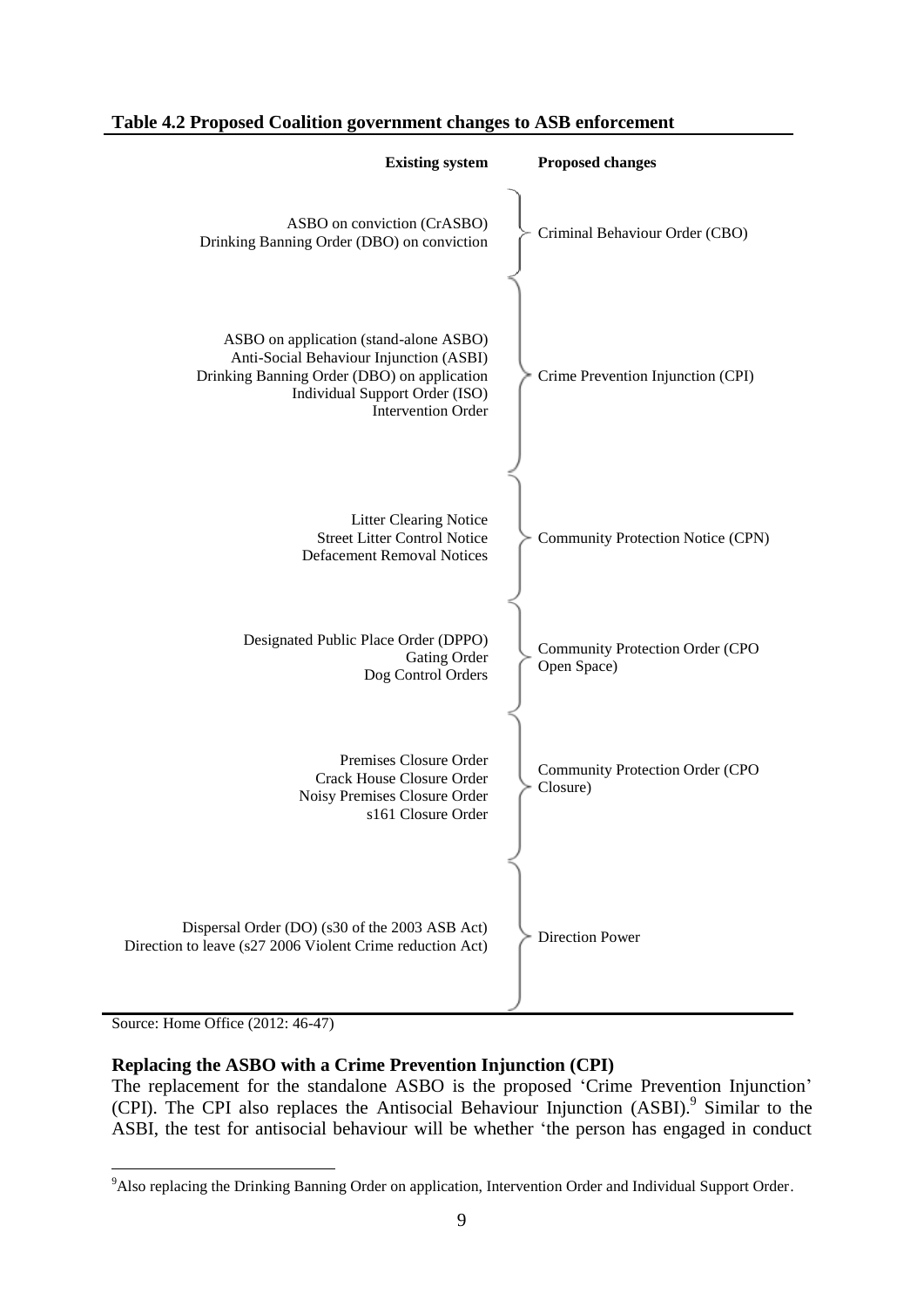which is capable of causing nuisance or annoyance to any person' (2012:48). It is a shift from the ASBO's focus on 'harassment, alarm or distress'; however 'nuisance or annoyance' are similarly difficult to define and highly subjective.

Like the ASBI and the ASBO, the CPI will be a civil power. According to the White Paper, civil law is useful as it gives the police 'an alternative to criminal charges in cases where it is difficult to prove that an offence had been committed or where victims are afraid to give evidence' (Home Office, 2012:24). This is very much like the justification originally given for the ASBO. However, as noted, following House of Lords' ruling, a criminal standard of proof is required for an ASBO (despite being civil law). The CPI will be secured using a civil burden of proof (balance of probabilities rather than beyond reasonable doubt). The aim is for CPIs to be granted quickly, 'in a matter of days or even hours' (Ibid.). For an ASBO, a breach is a criminal offence requiring a criminal standard of proof. For the CPI, breach will be treated as contempt of court, again in an attempt to provide speedy justice. The emphasis on speed may be problematic as it puts in danger procedural checks that make a fair and proportionate response more likely. For instance, according to Tyler (2006) the benefits of procedural justice are in processes that are seen to be both fair and respectful resulting in greater trust in the justice system. Emphasising speedy justice may make this more difficult.

A benefit of the approach adopted for the CPI is that it will – ordinarily – be civil throughout. Breach of an ASBO leaves the perpetrator with a criminal record and the prospect of imprisonment. According to the 2012 White Paper, 'sanctions for breach [of a CPI] are civil not criminal, which prevents people getting a criminal record unnecessarily' (Home Office, 2012: 46). Confusingly, it is also claimed that 'breach by an adult would be contempt of court, punishable in the usual way for the County Court by up to two years in prison or an unlimited fine<sup>'10</sup> (Ibid.). Presumably, receiving a prison sentence will be for criminal contempt rather than civil? For juveniles aged 10 to 17, the punishment options for breach would include:

curfew, activity or supervision requirement, or as a very last resort, repeated breach causing serious harm could result in custody for up to three months for someone aged 14 to 17 years old.

(Home Office, 2012: 49)

Again, custody is presumably restricted to breaches that will be classed as criminal contempt rather than civil. It was acknowledged that the appropriateness of custody for breach was an issue raised during consultation. However, it was stated that the government 'is committed to ensuring the judiciary have tough powers at their disposal on breach, but also that custody is used in a proportionate way' (Ibid.).

To make the injunctions widely available a long list of state and non-state agencies will be able to apply for a CPI, including the police, British Transport Police, local authorities, NHS Protect, Transport for London, the Environment Agency and 'private registered providers of social housing'. This is similar to an ASBO (and ASBI); and the inclusion of private companies/charities – such as social housing providers – continues to blur boundaries between state and non-state organisations that may have quite different priorities. Ease of use is further emphasised by minimising need for wider consultation with other agencies, with formal consultation being restricted to cases involving under-18s – which will need to

<sup>&</sup>lt;sup>10</sup> Contempt of Court Act 1981.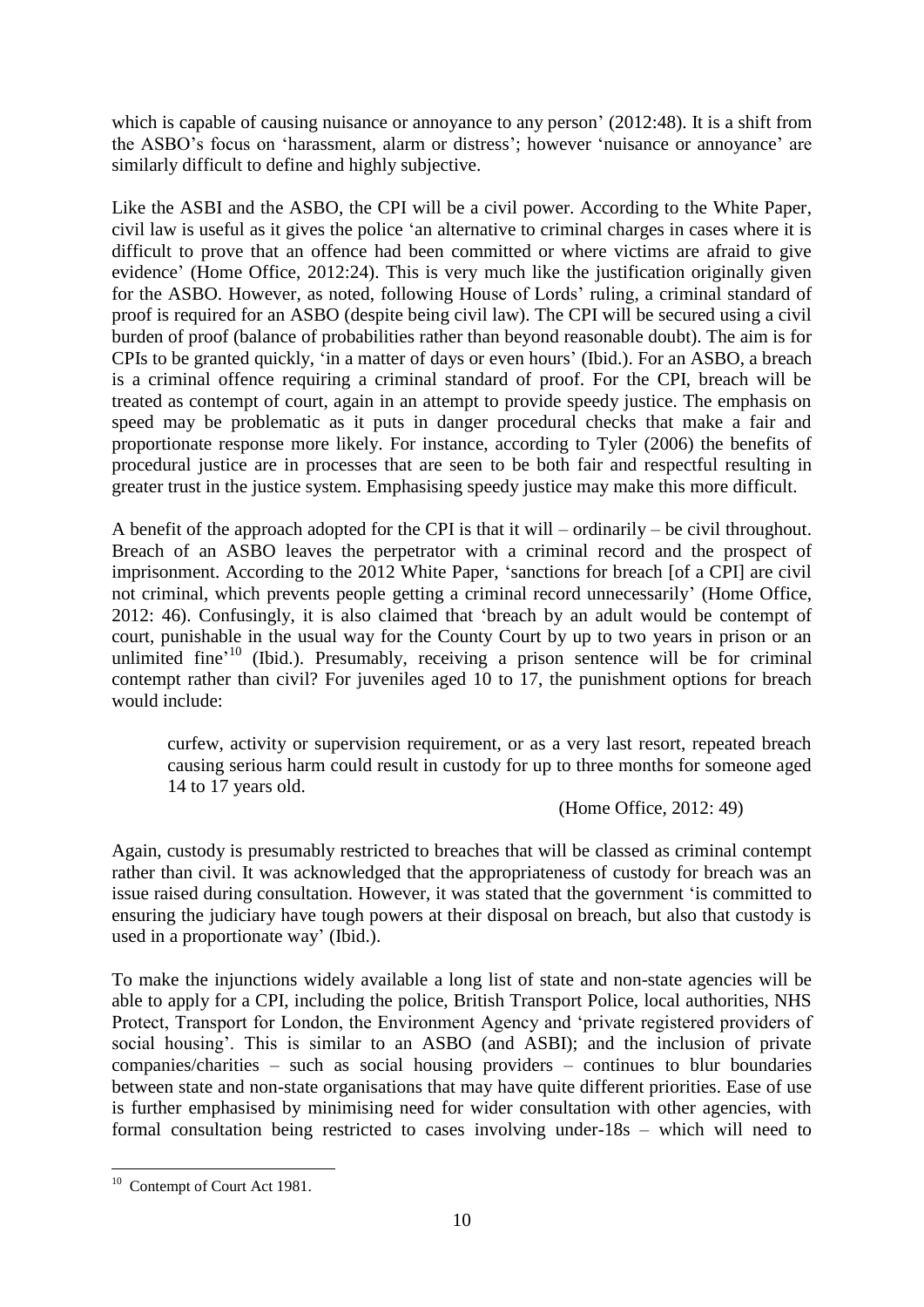involve the local Youth Offending Team. Interim injunctions will be available requiring no consultation.

Despite maybe too much emphasis on ease of use, speed and toughness, the proposals are encouraging as they should result in fewer people entering the criminal justice system and will hopefully result in prison being restricted to those committing criminal (rather than merely antisocial) activity. Furthermore, positive requirements attached to the CPI will include support for the recipient – replacing the underused Individual Support Order (ISO). However, just like the ASBO, the CPI will have powerful restrictions on the person's liberty in the form of 'any prohibitions or requirements that assist in the prevention of future antisocial behaviour' (2012: 48). As with the ASBO (Macdonald, 2006), the risk is that these will be disproportionate or ill thought through.

## **Replacing the CrASBO with a Criminal Behaviour Order (CBO)**

The Criminal Behaviour Order (CBO) is very similar to the CrASBO it is designed to replace<sup>11</sup>, in that it will be a civil order available following criminal conviction. Like the CPI, the only formal consultation required will be with the local Youth Offending Team for someone under-18. An interim order will also be available and, like the CrASBO, powerful restrictions on liberty will be available if it is thought the order 'will assist in the prevention of harassment, alarm or distress being caused to any member of the public' (2012: 49). Presumably 'harassment, alarm or distress' defines a CBO, whereas 'nuisance and annoyance' defines a CPI as an indication of more deleterious behaviour. Being more serious, breach of the order will be a criminal offence, making it a two-step prohibition (Simester and von Hirsch, 2006), with all the problems of blurring civil and criminal law as identified for the ASBO and CrASBO. The maximum sentence will be five years in custody (2012:50). An improvement on the old system is that positive requirements will be integral to the Order. However, it seems likely the Order will be used in similar circumstances to the CrASBO and will have minimal impact on reducing the use of imprisonment. That said, by labelling it a Criminal Behaviour Order (rather than merely antisocial) the issue of trivialising criminality identified earlier is potentially lessoned. Yet by restricting a person's liberty and imposing various spatial, temporal, associational and other conditions, the CBO applies also to wider behaviour that is not necessarily criminal. The blurring of criminal and antisocial behaviour continues.

### **Increased police discretion**

1

When introduced in 2003 the Dispersal Order was controversial. The Order defines geographical boundaries where antisocial behaviour is thought to be particularly problematic and where a police officer in uniform can disperse groups of two or more people if their 'presence or behaviour...resulted, or is likely to result, in any members of the public being intimidated, harassed, alarmed or distressed (Antisocial Behaviour Act 2003 section 30(3)). The restrictions are not only on behaviour, but also on *presence* which is deemed unacceptable, or *likely* to be problematic. The police officer's perception is clearly important. The focus on presence also has clear human rights concerns. According to Crawford (2009:19), Dispersal Orders, 'escalate intervention and draw young people more rapidly into the orbit of formal youth justice processes.'

With the 2012 White Paper, the Dispersal Order will be replaced by increased police discretion by strengthening 'Direction to Leave' powers. The Coalition's consultation

 $11$ <sup>11</sup> The CBO will also replace the Drinking Banning Order (on conviction).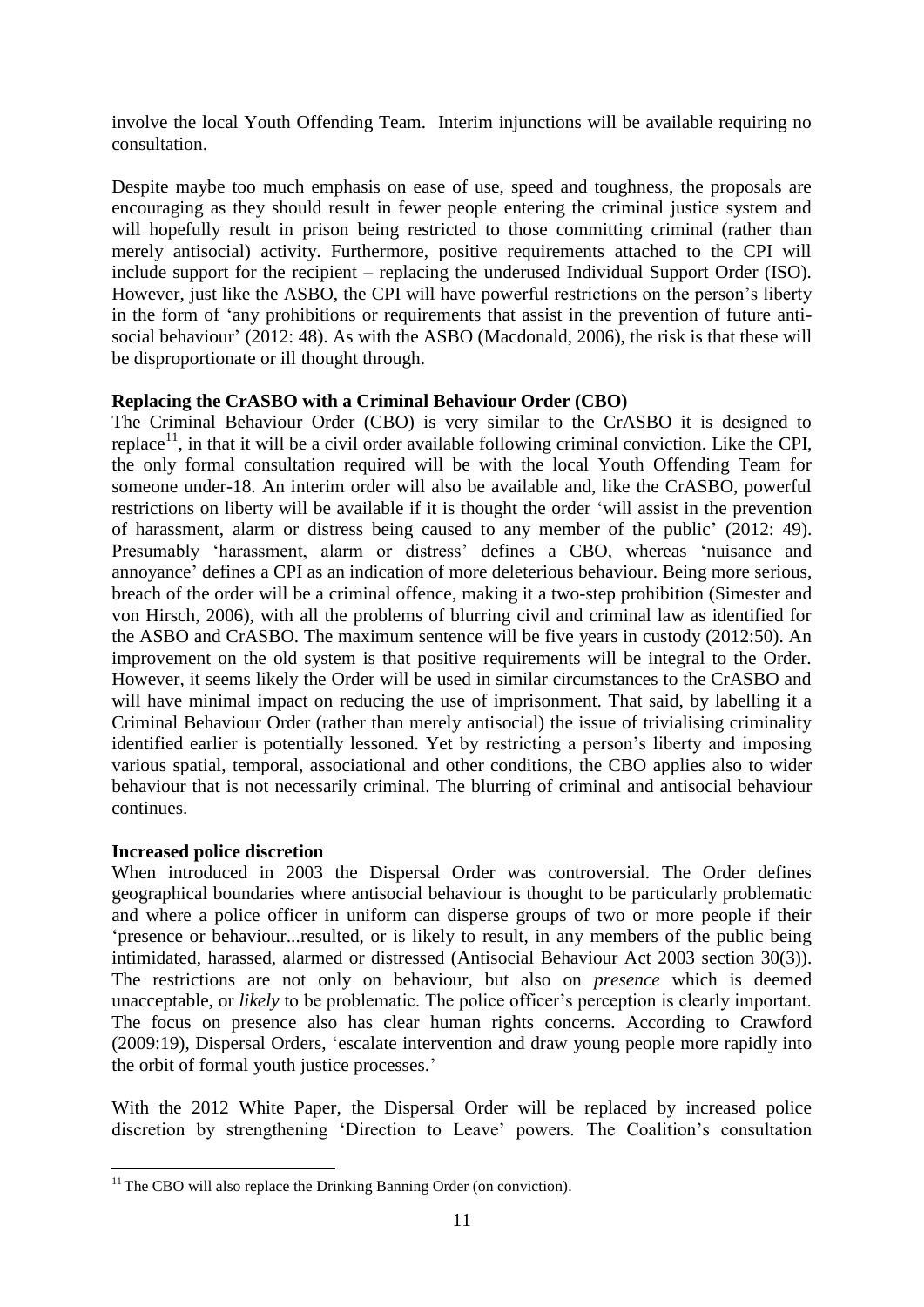document claimed the new power would 'be dependent on actual behaviour, rather than an individual's presence in a particular area' (Home Office, 2011a:22). The Dispersal Order's emphasis on 'presence' was removed for the 2012 White Paper; however, subjectivity remains with a focus on behaviour that is 'contributing or is likely to contribute' (Home Office,2012:50) to problematic behaviour. According to the White Paper:

> [the test would be] that the constable has reasonable grounds for suspecting that the person's behaviour is contributing or is likely to contribute to antisocial behaviour or crime or disorder in the area and that the direction is necessary.

### (Home, Office, 2012:50)

The new power will apply for 48 hours. It shifts from the Dispersal Order's control of groups (two or more people) to control of any individual deemed likely to be problematic. The power also broadens to any public location with '[n]o designation or consultation' (2012:50) required, thereby having the potential to criminalise even more young people. The power would similarly apply to 'common areas of private land with the landowner's consent' (2012:51). Further powers include the handover of items such as alcohol and the return of children under 16 to their home. The power to return children to their home was in the original Dispersal Order legislation (section 30(6)), although many forces have been reluctant to use the power<sup>12</sup> (Crawford and Lister, 2007; Millie, 2009a).

The risk with the Coalition plans is in the extension of an already controversial power to remove any individual in any location at any time. Failure to comply with the police's 'Direction to Leave' will be a criminal offence with the prospect of a fine or three months in custody. Failure to hand over confiscated items will also be a criminal offence, with failure to comply possibly leading to a fine or one month in custody. Usage date will be recorded, so some monitoring of implementation will be possible; however, the disproportionate targeting/profiling of certain populations is a distinct possibility. The police do not have a great record with the use of existing stop-and-search powers, being more frequently used against black and minority ethnic groups (Bowling and Phillips, 2007). The risk is that 'usual suspect' populations will be targeted, moved on or banished from public spaces (Beckett and Herbert, 2010), including groups of young people, black and minority ethnic populations, the street homeless and street sex workers. This becomes even more likely as the power will be available, not only if the person's behaviour 'is contributing', but also if it is thought 'likely to contribute to anti-social behaviour or crime or disorder' (2012: 50). Following the August 2011 riots the temptation to give the police such a power must have been strong. However, the risks of disproportionate use are also strong.

### **Conclusion**

1

The focus for this essay has been antisocial behaviour legislation and the Coalition government's proposals for change. It is argued that a result of New Labour's antisocial behaviour legislation has been an increased flow of people – especially young people – into the criminal justice system by criminalising behaviour that for the rest of society is legal. That many ASBO recipients have ended up in custody for breaching their conditions is cause for concern, especially when the prison population is at a record high. Other antisocial behaviour interventions have worked in a similar criminalising fashion.

 $12$  The power was also legally challenged, albeit unsuccessfully (Dobson, 2006)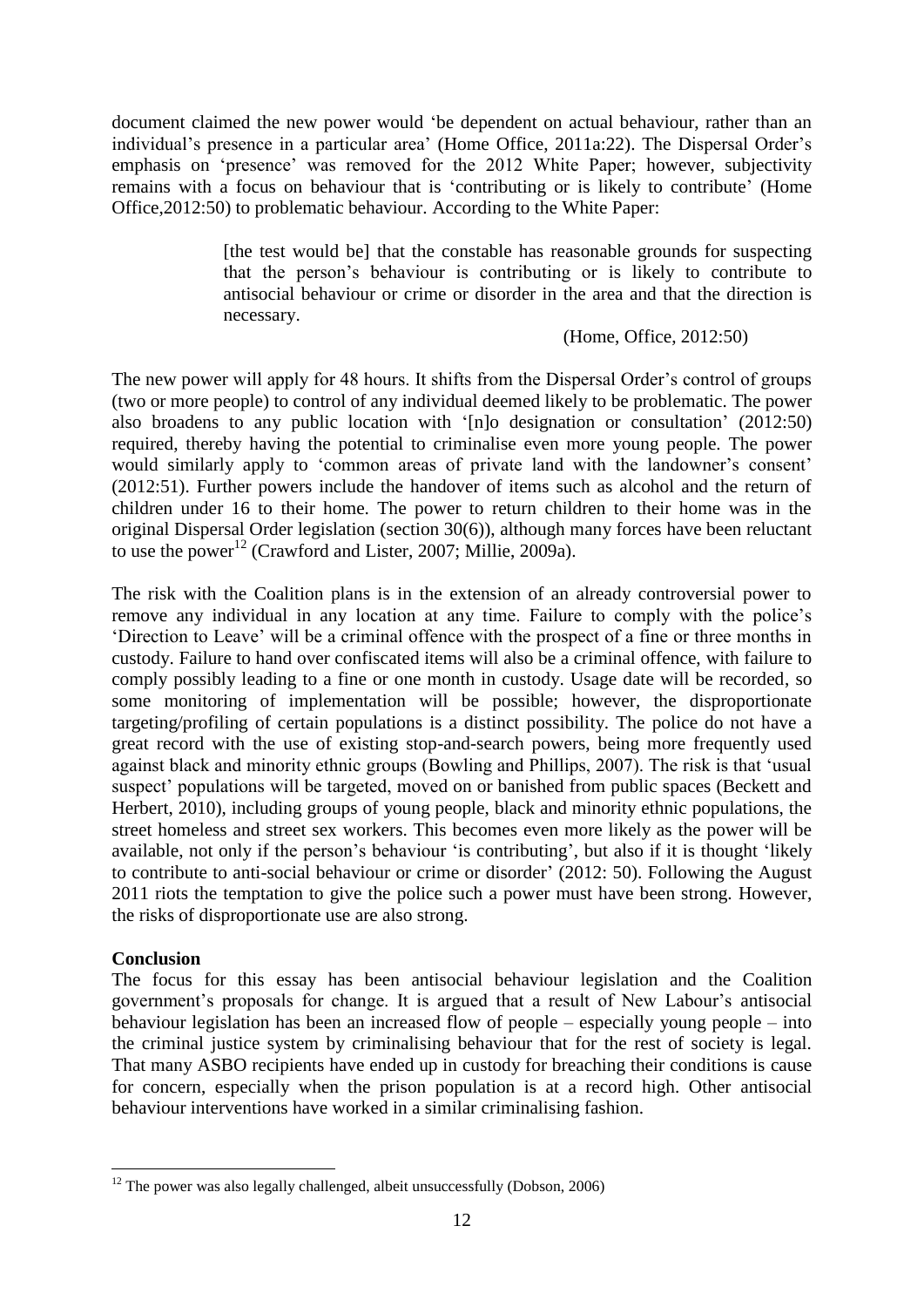The Coalition's 2012 White Paper and plans to replace the ASBO are an opportunity to stem this flow of people into the criminal justice system. There are some grounds for optimism. The White Paper proposes that 'custody is used in a proportionate way' (Home Office, 2012:49) and a balanced approach is emphasised incorporating prevention, restorative approaches and support. The replacement of the standalone ASBO with the CPI is also encouraging as it is ordinarily civil throughout and, according to the White Paper, 'prevents people getting a criminal record unnecessarily' (Home Office, 2012:46). However, the emphasis on speedier and easier sanctions is a concern, especially when powerful restrictions on liberty that come with a CPI are considered. The continued muddling of civil and criminal law in relation to breach – as criminal or civil contempt of court – would also need to be clarified. As for the replacement of the CrASBO (the CBO), the relabeling as 'criminal behaviour' rather than 'antisocial' marks the more serious nature of such offences. However, the minimal other changes to this order will likely result in at least as many people gaining custody through breach of conditions.

The other major development is the increase in police discretion with the introduction of universal police 'Direction to Leave' powers (rather than the spatially restricted Dispersal Orders). If Dispersal Orders were controversial on human rights grounds, then the 'Direction to Leave' powers are going to be even more so. There is a strong risk that 'usual suspects' will be targeted as being '*likely to* contribute to antisocial behaviour or crime or disorder in the area' (Home Office, 2012: 50, emphasis added). In daily confrontations between suspect populations and the police – or on occasion between protestors and the police – it is not difficult to imagine cases where the direction to leave an area will be refused – leading to arrest, a criminal record and possible imprisonment.

The 2012 White Paper contains some good news in that it is a simplification of the existing system and that it is claimed the CPI will 'prevent people getting a criminal record unnecessarily' (Home Office, 2012:46). However, other proposals – in particular the CBO and universal direction powers – continue the criminalisation process and will likely result in many people being drawn into the criminal justice system and ultimately into prison. It is worth remembering that, according to the British Crime Survey, it is only a minority of people who see antisocial behaviour as a major problem where they live. The criminalisation and imprisonment of people for criminal activity (as is the case for the CBO) is at least understandable. It is less justifiable for cases where the behaviour is not criminal but antisocial, or for that matter where someone is thought likely to contribute to antisocial behaviour (or crime or disorder) in an area. When the 2012 White Paper becomes law, these are issues that need consideration.

### **Further research**

As the new antisocial behaviour policy and legislative landscape evolves, areas for policy development and further research will become apparent. However, some important priorities can already be identified:

1. If the flow of people in the criminal justice system is to be stemmed then one important area for policy development and research is an informal restorative justice approach to tackling antisocial behaviour. This is proposed by the 2012 White Paper for low-level antisocial behaviour. It will be useful to identify where lessons can be learnt and whether there is scope to adopt such an approach more broadly.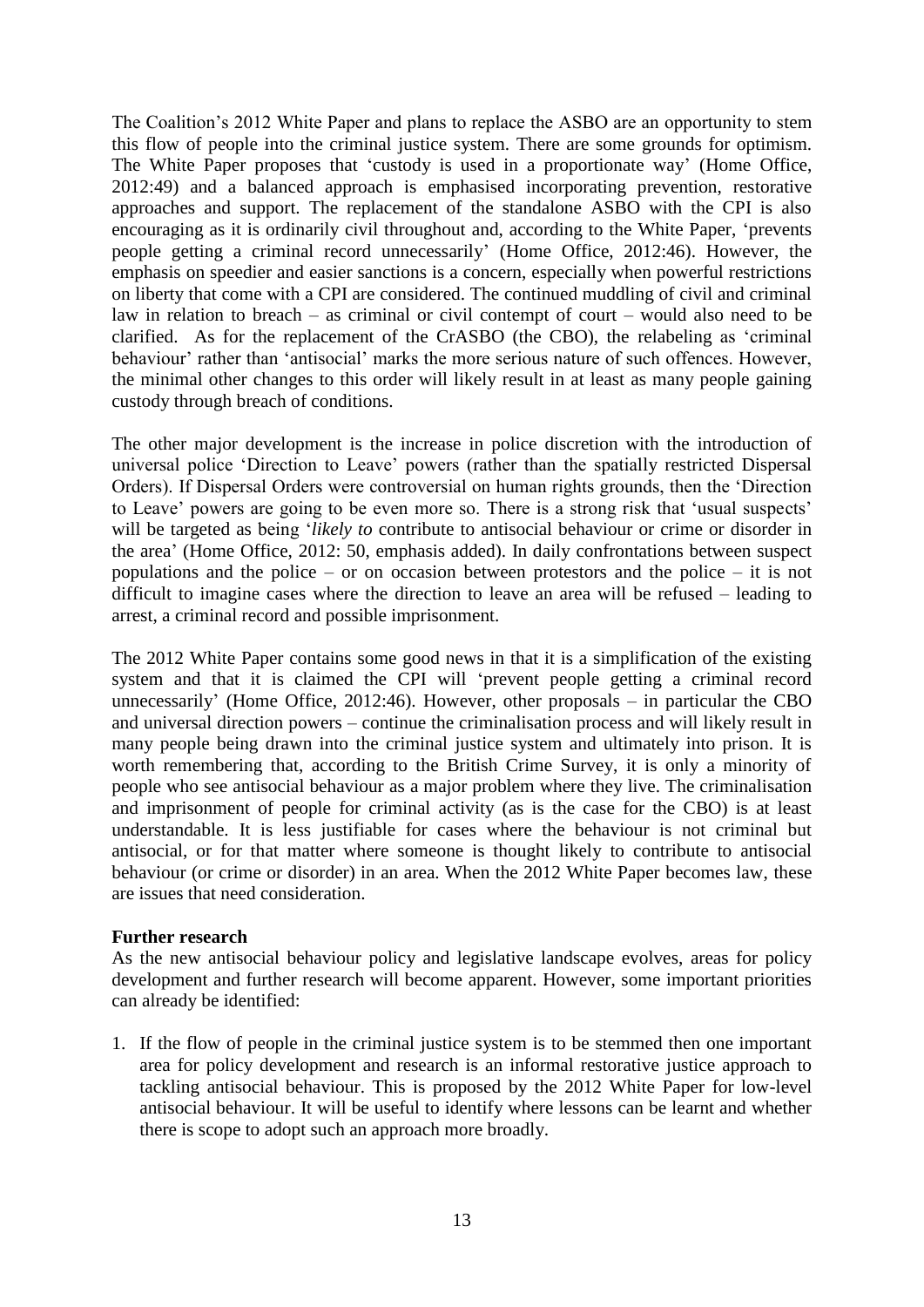- 2. The Coalition has emphasised local solutions to problems through the 'big society' and localism agendas. As part of this approach, voluntary and community groups are encouraged to be more proactively involved in local issues. A policy and research priority will be to assess the efficacy of such an approach for tackling antisocial behaviour and whether there is a risk that certain 'outsider' populations might be disproportionately targeted.
- 3. When ASBOs were introduced, Ashworth et al. (1998:9) were concerned that they could be used as 'weapons against other unpopular types. Such as ex-offenders, 'loners', 'losers', 'weirdoes', prostitutes, travellers, addicts, those subject to rumour and gossip, those regarded by the police or neighbours as having 'got away' with crimes, etc.' It is important to consider which groups are most likely to be recipients of antisocial behaviour interventions and to identify any criminalising consequences. There has been limited research that has considered the ethnicity (Isal, 2006) and social and mental health (BIBIC, 2007; Matthews et al., 2007; Nixon et al., 2007) backgrounds of ASBO recipients. A comprehensive investigation will be needed for the new powers when introduced.
- 4. As noted, one of the motivations for introducing the ASBO was for speedy justice, as a way of bypassing 'protracted court process, bureaucracy and hassle' (Blair, 2003). The Coalition plans are similarly for speedy justice; yet much of the 'bureaucracy and hassle' is there to ensure fairness. A procedural justice approach may be a useful policy alternative to be investigated, including a procedural justice approach to police encounters with young people.
- 5. The Coalition proposes increased emphasis on police discretion through greater use of 'Direction' powers. In relation to Dispersal Order powers, Crawford (2009:17) has noted that 'the discretionary nature of the powers leaves considerable scope for inconsistent implementation which further served to undermine young people's perceptions of fairness.' With such an emphasis on police officers' subjective interpretation, research into police perceptions of antisocial behaviour will be useful for policy.

### **References**

Ashworth, A. (2005) *Sentencing and Criminal justice* (Fourth Edition). Cambridge: Cambridge University Press.

Ashworth, A., Gardner, J., Morgan, R., Smith, A., von Hirsch, A. and Wasik, M. (1998) *Neighbouring on the oppressive: The Government's 'Anti-Social Behaviour Order' proposals*. Criminal Justice, 16(1) pp.7–14.

BIBIC (2007) *BIBIC research on ASBOs and young people with learning difficulties and mental health problems*. Bridgwater: British Institute for Brian Injured Children.

Blackman, O. (2007) *Asbos are a failure*. Daily Mirror, 27 July. Available at: www.mirror.co.uk/news/top-stories/2007/07/27/asbos-are-a-failure-115875 19528541 [accessed July 2012].

Blair, T. (2003) *PM speech on anti-social behaviour*. QEII Centre, London, 14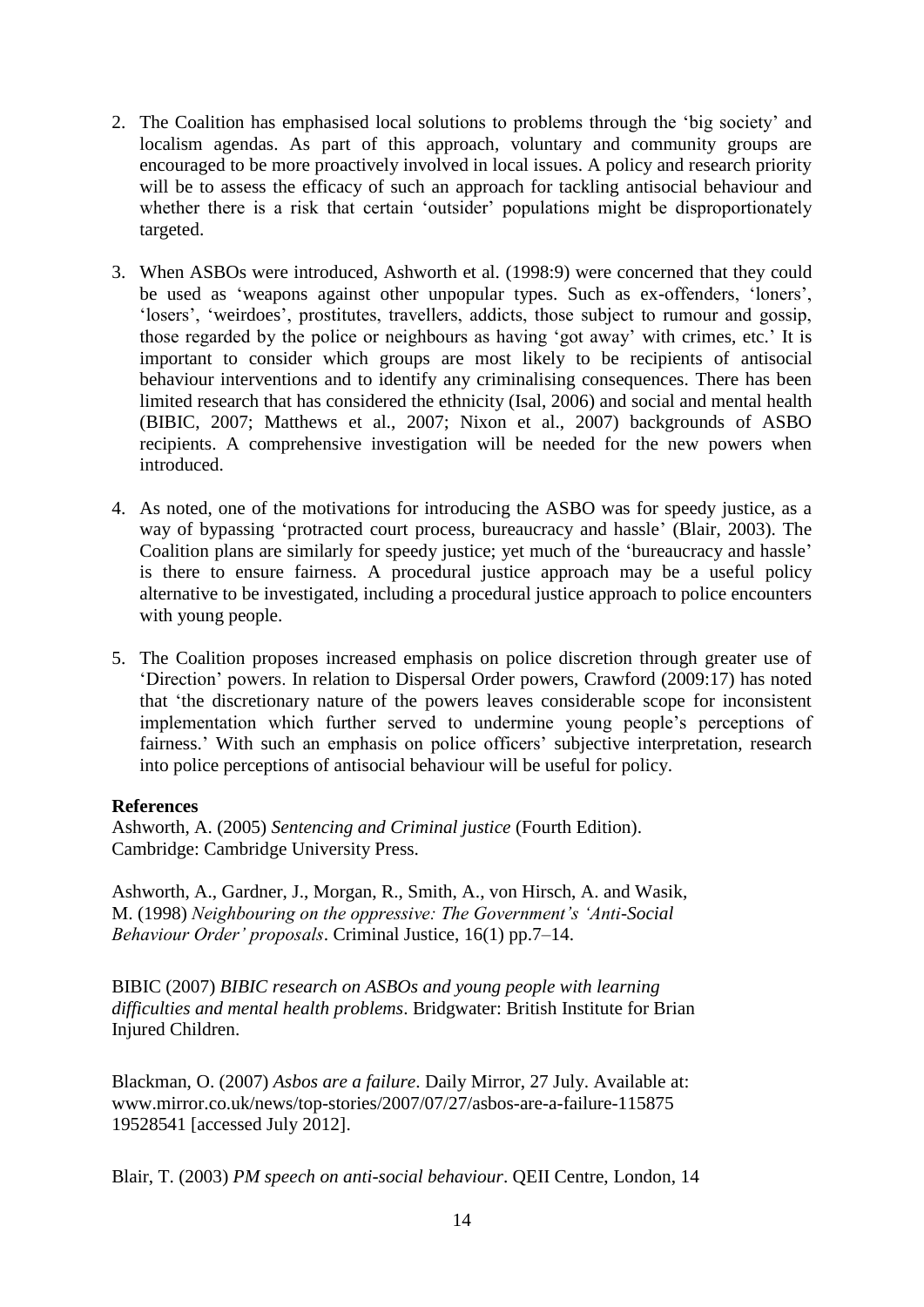October.

Bottoms, A.E. (2006) 'Incivilities, offence and social order in residential communities', in A. von Hirsch and A. P. Simester (eds.) *Incivilities: Regulating offensive behaviour*. Oxford: Hart Publishing. pp.239-280.

Brogan, D. and PA Consulting (2005) *Anti-Social Behaviour Orders: An assessment of current management information systems and the scale of Anti-Social Behaviour Order breaches resulting in custody*. London: Youth Justice Board.

Burney, E. (2005) *Making People Behave: Anti-Social Behaviour, Politics and Policy*. Cullompton: Willan.

Campbell, S. (2002) *A Review of Anti-Social Behaviour Orders*. Home Office Research Study 236. London: Home Office.

Casey, L. (2005) (debate with Shami Chakrabarti) 'Mob justice or yob control?' *The Guardian*, March 19. Available from: www.society.guardian.co.uk [accessed March 2012].

Casey, L. (2012) *Listening to Troubled Families*. London: Department for Communities and Local Government.

Clarke, A., Williams, K., Wydall, S., Gray, P., Liddle, M. and Smith, A. (2011) *Describing and Assessing Interventions to Address Anti-Social Behaviour: Key findings from a Study of ASB Practice*. Home Office Research Report 51, London: Home Office.

Cohen, S. (1972) *Folk Devils and Moral Panics: The Creation of Mods and Rockers*, London, MacGibbon and Kee Ltd.

Crawford, A. (2009) *Criminalising sociability through anti-social behaviour legislation: Dispersal powers, young people and the police.* Youth Justice, 9(1) pp.5–26.

Crawford, A., Lewis, A. and Traynor, P. (2012) *Anti-Social Behaviour Interventions with young People*, Leeds: University of Leeds.

Crown Prosecution Service (2007) *Disability Hate Crime: CPS Policy for Prosecuting Cases of Disability Hate Crime*. London: CPS.

Daily Mirror (2009) *Police apologise after Fiona Pilkington inquest verdict criticises their failure*. Daily Mirror Online. Available at: www.mirror.co.uk/news/uknews/police-apologise-after-fiona-pilkington-421424 [accessed July 2012].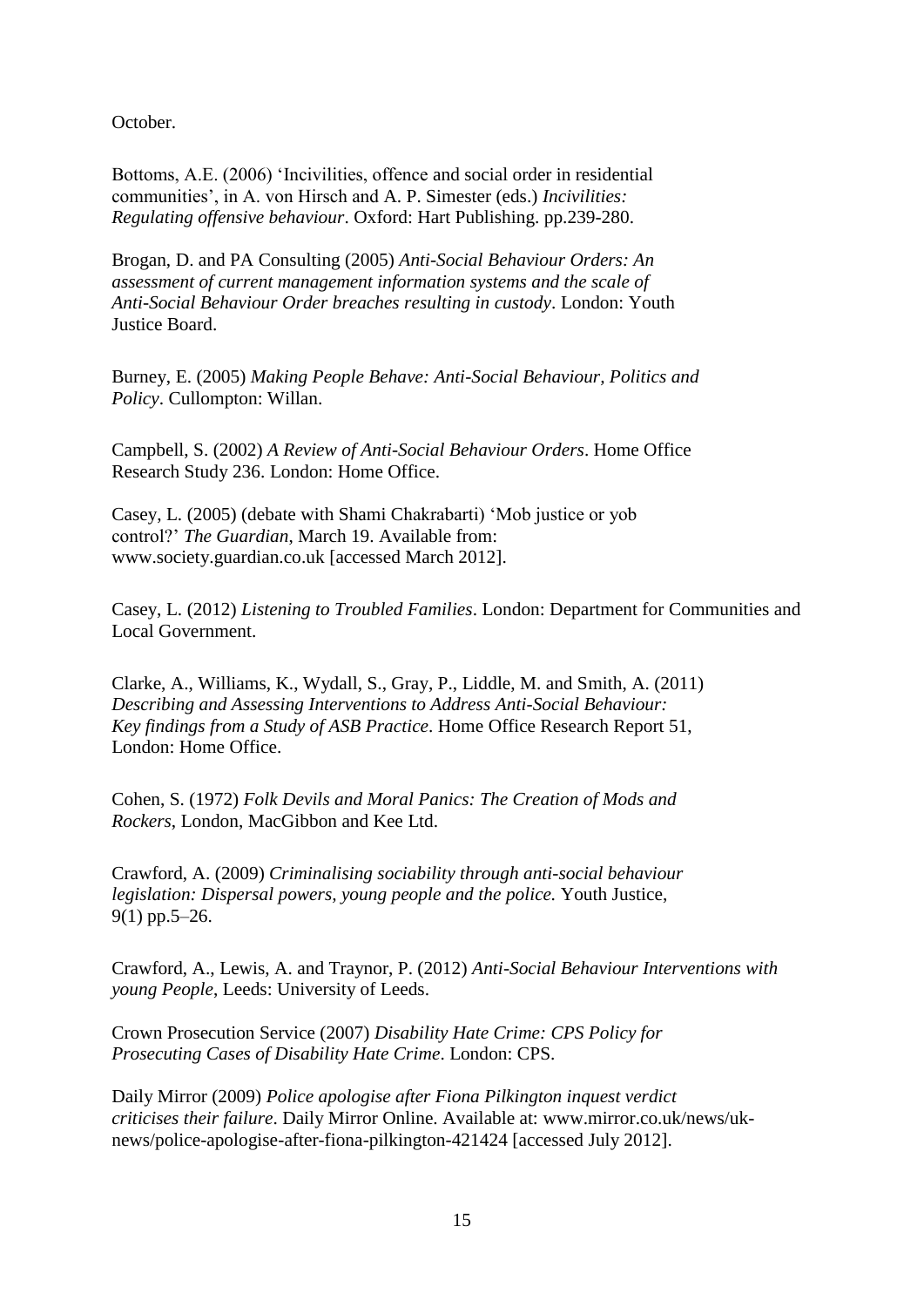Dobson, N. (2006) *Government: Anti-social behaviour – removing young persons*, Pinsent Masons Update, June. Available at: www.pinsentmasons.com/mediafiles/244814425.pdf [accessed July 2012].

Elias, N. (1978) *The Civilising Process, Vol. 1: The History of Manners* (translated E. Jephcott). Oxford, Blackwell.

Gardner, J., von Hirsch, A., Smith, A. T. H., Morgan, R., Ashworth, A. and Wasik, N. (1998) *Clause 1 – The Hybrid Law from Hell?* Criminal Justice Matters, 31: pp. 25–7.

Gil-Robles, A. (2005) *Report by Mr Alvaro Gil-Robles, Commissioner for Human Rights, on his visit to the United Kingdom* 4–12 November 2004. Office of the Commissioner for Human Rights, 8th June 2005, CommDH(2005)6, Strasbourg: Council of Europe.

Hewitt, D. (2007) *Bovvered? A legal perspective on the ASBO*. Journal of Forensic and Legal Medicine, 14(6) pp.355–363.

HM Government (2008) *Youth Crime Action Plan*. London, HM Government.

Hodgkinson, S. and Tilley, N. (2007) *Policing anti-social behaviour: Constraints, dilemmas and opportunities*. Howard Journal of Criminal Justice, 46(4) pp.385–400.

Hoffman, S. and Macdonald, S. (2011) *Tackling Youth Anti-social Behaviour in Devolving Wales: A Study of the Tiered Approach in Swansea*. Youth Justice, 11(2) pp.150–67.

Home Office and ACPO (2012) *Focus on the Victim: Summary Report on the ASB Call Handling Trials*. London: Home Office.

Home Office (2012) *Putting Victims First: More Effective Responses to Anti-Social Behaviour* Cm8367. London: The Stationary Office.

Home Office (2011a) *More Effective Responses to Anti-Social Behaviour.* London: Home Office.

Home Office (2011b) *Anti-Social Behaviour Order Statistics – England and Wales 2009*. Available at: [http://www.homeoffice.gov.uk/publications/science-research-statistics/research](http://www.homeoffice.gov.uk/publications/science-research-statistics/research-statistics/crime-research/asbo-stats-england-wales-2009/)[statistics/crime-research/asbo-stats-england-wales-2009/](http://www.homeoffice.gov.uk/publications/science-research-statistics/research-statistics/crime-research/asbo-stats-england-wales-2009/) [accessed July 2012].

Innes, J. (2011) 'Public Perceptions', in R. Chaplin, J. Flatley and K. Smith (eds.) *Crime in England and Wales 2010–11: Findings from the British Crime Survey and Police Recorded Crime (2nd Edition)*. Home Office Statistical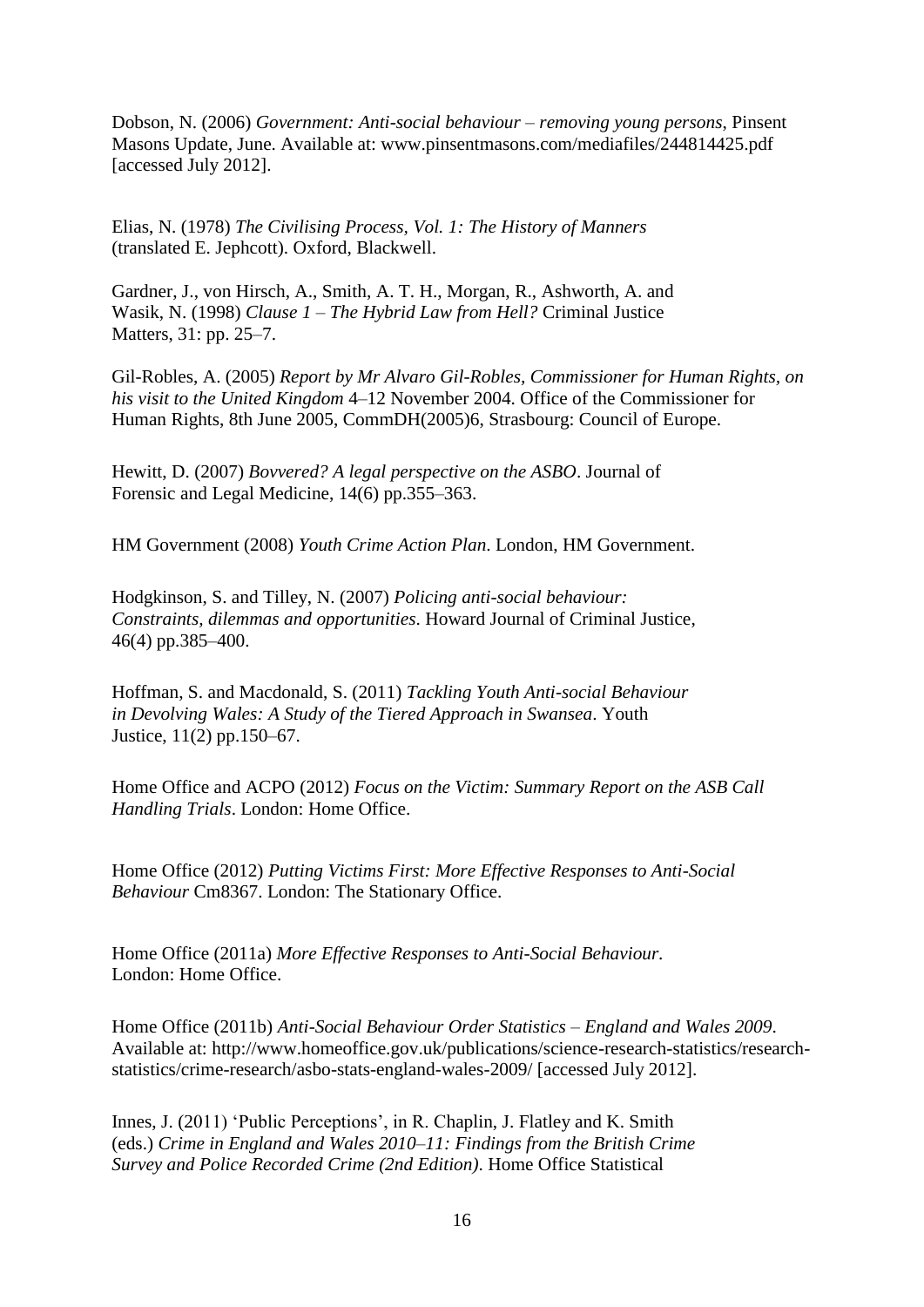Bulletin 10/11. London: Home Office. pp.83-100.

IPCC (2009) *IPCC Report into the Contact between Fiona Pilkington and Leicestershire Constabulary 2004–7*, London: Independent Police Complaints Commission.

Isal, S. (2006) *Equal Respect: ASBOs and Race Equality*. London, Runnymede Trust.

Johnson, A. (2009) *Alan Johnson's Speech to Labour Conference*, 29 September. Available at www.labour.org.uk/alan-johnson-speech-conference [accessed July 2012].

Macdonald, S. (2003) *The nature of the Anti-Social Behaviour Order – R (McCann & Others) v Crown Court at Manchester*. The Modern Law Review, 66(4) pp.630–39.

Macdonald, S. (2006) *A suicidal woman, roaming pigs and a noisy trampolinist: Refining the ASBO's definition of 'anti-social behaviour*. The Modern Law Review, 69(2) pp.183–213.

Mackenzie, S., Bannister, J., Flint, J., Parr, S., Millie, A. and Fleetwood, J. (2010) *The Drivers of Perceptions of Anti-Social Behaviour*. Home Office Research Report 34. London: Home Office.

Matthews, R., Easton, H., Briggs, D. and Pease, K. (2007) *Assessing the use and Impact of Anti-Social Behaviour Orders*. Bristol: The Policy Press.

May, T. (2010) *Moving Beyond the ASBO* – *Speech at the Coin Street Community Centre in London*, 28 July, Available at: www.homeoffice.gov.uk/media-centre/speeches/beyond-the-asbo [accessed July 2012].

Millie, A. (2011) *Big society, small government: The British coalition government and tackling anti-social behaviour*. Crime Prevention and Community Safety, 13(4) pp.284–87.

Millie, A. (2009a) *Anti-Social Behaviour*. Maidenhead: Open University Press.

Millie, A. (ed.) (2009b) *Securing Respect: Behavioural Expectations and Anti-Social Behaviour in the UK*. Bristol: The Policy Press.

Millie, A. (2008) *Anti-social behaviour, behavioural expectations and an urban Aesthetic*. British Journal of Criminology, 48(3) pp.379–94.

Millie, A. (2007) *Looking for anti-social behaviour*. Policy & Politics, 35(4) pp.611–27.